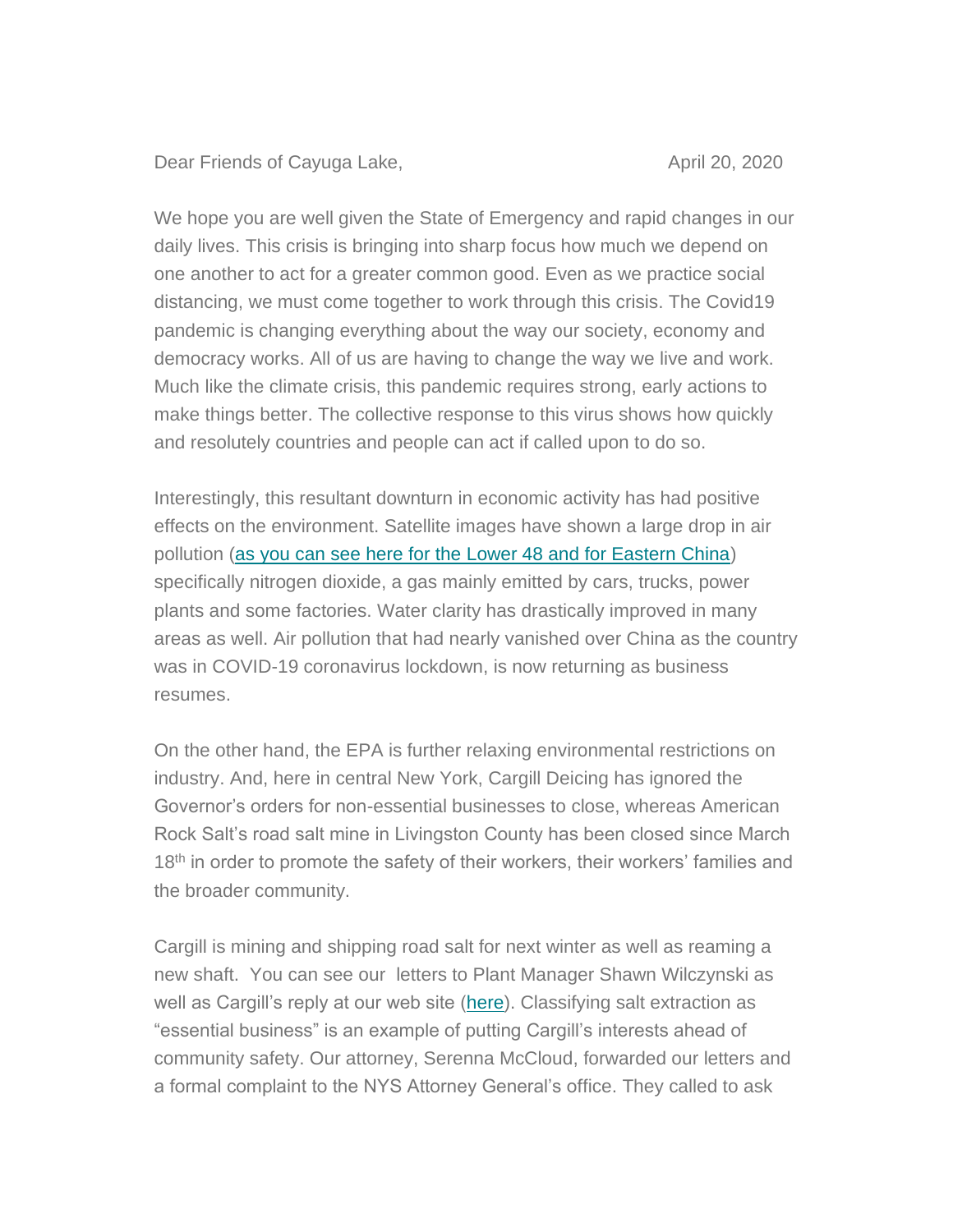her if the mine was still open, but then nothing happened.

We thus are calling on local residents to join in asking Cargill to close their non-essential road salt mine at Portland Point unless the Governor permits non-essential business to reopen. When social distancing has a direct effect on the rate of Covid-19 infections in 2-3 days' time, how can producing road salt for next winter possibly be deemed to be "essential business"?

In their reply to CLEAN's first letter, Cargill attorney Kevin Roe writes, "Cargill [is] requiring all employees who can work at home to do so." And, "Cargill is also following CDC guidelines for prevention of transmission of the virus, including social distancing and daily sanitation of human traffic areas and touch points."

Despite, these assurances, how can Cargill be implementing effective social distancing during the six-minute hoist ride down into the mine? Compared to American Rock Salt's hoist cage which can accommodate 60 workers, Cargill's hoist in their Shaft 3 reportedly only accommodates 18 in normal times. Why has the newer, safer, more efficient, locally-owned salt mine shut down while the older, less-safe mine not shut down[?\[1\]](https://us16.admin.mailchimp.com/campaigns/preview-content-html?id=1364658#_ftn1) Cargill appears to be putting profits ahead of worker and community safety.

 It also seems that relatively few of Cargill's approximately 188 employees at Portland Point are office staff or executives who can work from home. The vehicle count during the day in the employee parking lots was about 88 on April 8, and about 93 on April 17 and dropping to less than half that on the other two shifts.

The day-time vehicle count has included vehicles belonging to consultants such as Syracuse Utilities, Milton Caterpillar, Fire Suppression Systems, Miller Drilling, and Friedman Electric. Cargill cannot be expected to train and rigorously monitor all of its many consultants. As a case in point, the Mine Health and Safety Administration imposed the largest fine at the mine in the past two years on a Cargill contractor for violating dust control and air quality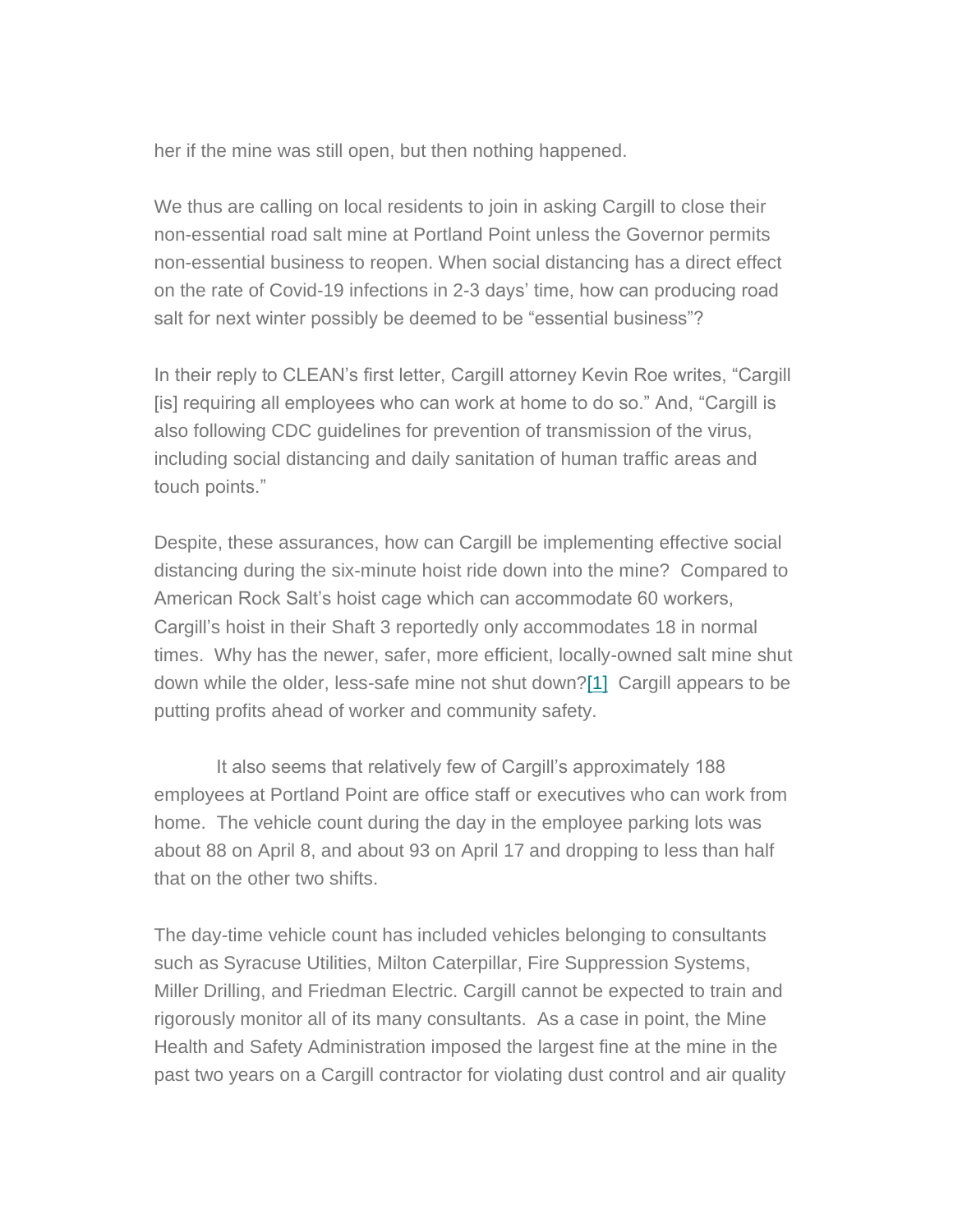standards. On days when the weigh station is open and transport contractors are picking up salt, there is a steady stream of tractor trailer rigs moving into and off of the facility. By staying open during the peak of the pandemic in New York State, Cargill is drawing numerous other companies and their employees into its non-essential work.

 A [Harvard study](https://projects.iq.harvard.edu/covid-pm/home) indicates that people living and working environments with high particulate matter levels (PM 2.5) are much more susceptible to Covid-19. And yet, on numerous observation visits to observe above-ground operations at Cayuga Salt Mine, CLEAN has yet to observe a single person wearing a dust mask. And this is despite the Covid-19 outbreak and despite frontend loader and dump truck operators working in dusty conditions at and near the bulk salt storage pads.

So, to sum up, there is no good reason for why Cargill should still be mining and processing road salt during the Covid-19 emergency. Cargill's competitor, American Rock Salt shut down the mining of road salt on 18 March, but Cargill—as owner of the less efficient, less safe road salt mine--appears to be trying to regain some of the road salt market share that it has lost to American Rock Salt during the past 18 years.

Please call or write Shawn Wilczynski [\(Shawn\\_Wilczynski@cargill.com\)](mailto:Shawn_Wilczynski@cargill.com), Dave Plumeau (Dave Plumeau@cargill.com), Bill Gracon (Bill\_Gracon@cargill.com), and other executives at Cargill Deicing in Lansing [\(607\) 533-4221](https://hangouts.google.com/?action=chat&pn=%2B16075334221&hl=en&authuser=0) and ask them to shut down salt mining, processing and shipping until the Governor has announced that non-essential work can legally resume in New York State. The lives of Cargill employees and of all the other citizens of central New York are more important than Cargill profits.

[<sup>\[1\]</sup>](https://us16.admin.mailchimp.com/campaigns/preview-content-html?id=1364658#_ftnref1) ARS has had zero fatalities since opening their mine in about 2002, whereas Cargill has had six fatalities since purchasing Cayuga Salt Mine in 1970.